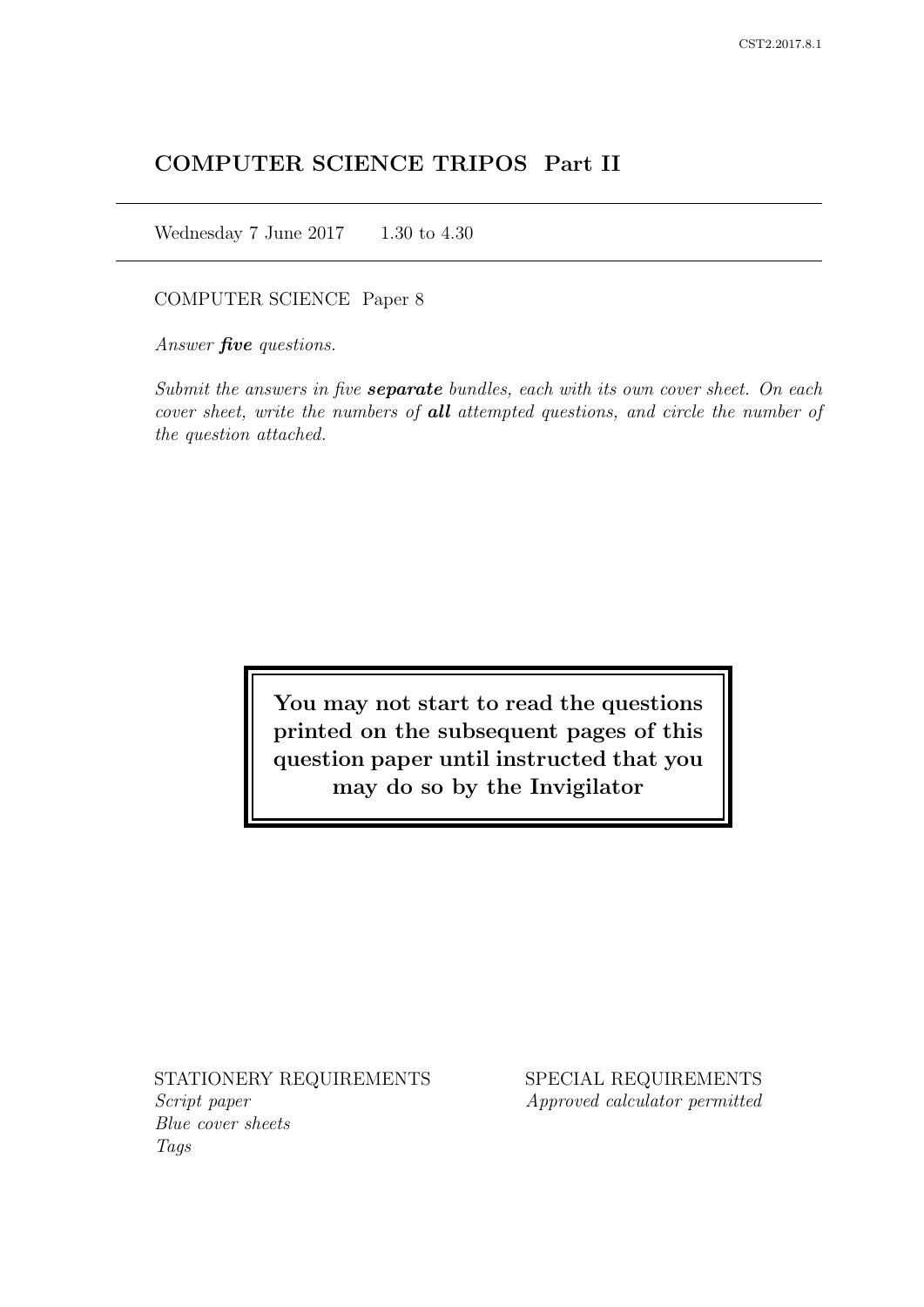# 1 Advanced Graphics

- (a) Two pigments used to dye fabric produce identical colour under flourescent lighting but they differ when seen in sunlight. Explain how this is possible and what mechanism in the visual system gives the sensation of matching colours. Describe how light interacts with the pigments and produces the sensation of colour under different illumination. [8 marks]
- (b) Consider the design of a tone-mapping operator for a rendering engine used in a realistic cycling simulator. The simulator will be used to study how cyclists ride at night in low light conditions and in particular how well they can spot hazards. A typical, non-HDR LCD display will be used for the simulator.
	- (i) What perceptual effects would you need to simulate in the tone-mapping operator? [4 marks]
	- $(ii)$  Illustrate a high-level design of such an operator on a diagram showing major processing blocks. Use a similar notation to that used in the lectures: blocks for processing, arrows for data. Describe the processing pipeline succinctly, stating the purpose and output of each processing block. Note that the problem can be solved in many ways and there is no single correct solution. [8 marks]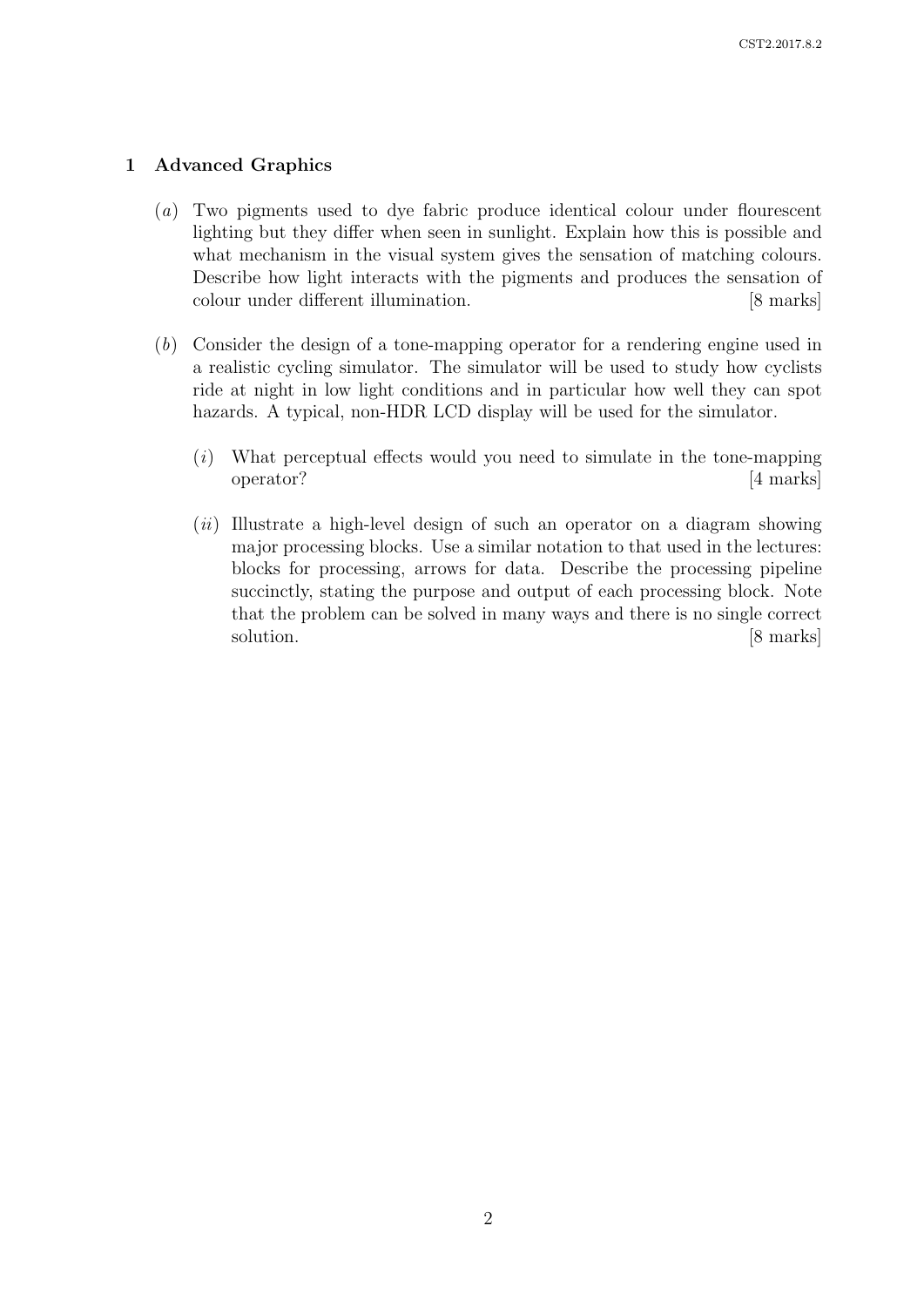#### 2 Machine Learning and Bayesian Inference

- (a) Give a detailed definition of a hidden Markov model (HMM). Include in your answer a description of the assumptions made by this model. [4 marks]
- (b) Derive the Viterbi algorithm for computing, on the basis of some HMM, the most likely sequence of states to have produced a given sequence of observations.

[6 marks]

(c) An HMM has three states  $\{s_1, s_2, s_3\}$  with the prior

$$
Pr(S_0 = s_1) = 0.3, Pr(S_0 = s_2) = 0.3, Pr(S_0 = s_3) = 0.4.
$$

The transition model is

$$
\mathbf{T} = \left(\begin{array}{ccc} 0.2 & 0.3 & 0.5 \\ 0.1 & 0.4 & 0.5 \\ 0.6 & 0.1 & 0.3 \end{array}\right)
$$

where  $\mathbf{T}_{ij} = \Pr(S_{t+1} = s_j | S_t = s_i)$ . Observations have values  $\{e_1, e_2\}$ , and the sensor model is

$$
Pr(E_t = e_1 | S_t = s_1) = 0.6, Pr(E_t = e_1 | S_t = s_2) = 0.5, Pr(E_t = e_1 | S_t = s_3) = 0.1.
$$

You observe that at times 0, 1 and 2 the three corresponding observations are  $(e_1, e_2, e_1)$ . Use the Viterbi algorithm to compute the most likely sequence  $(S_0, S_1, S_2)$  of states. [10 marks]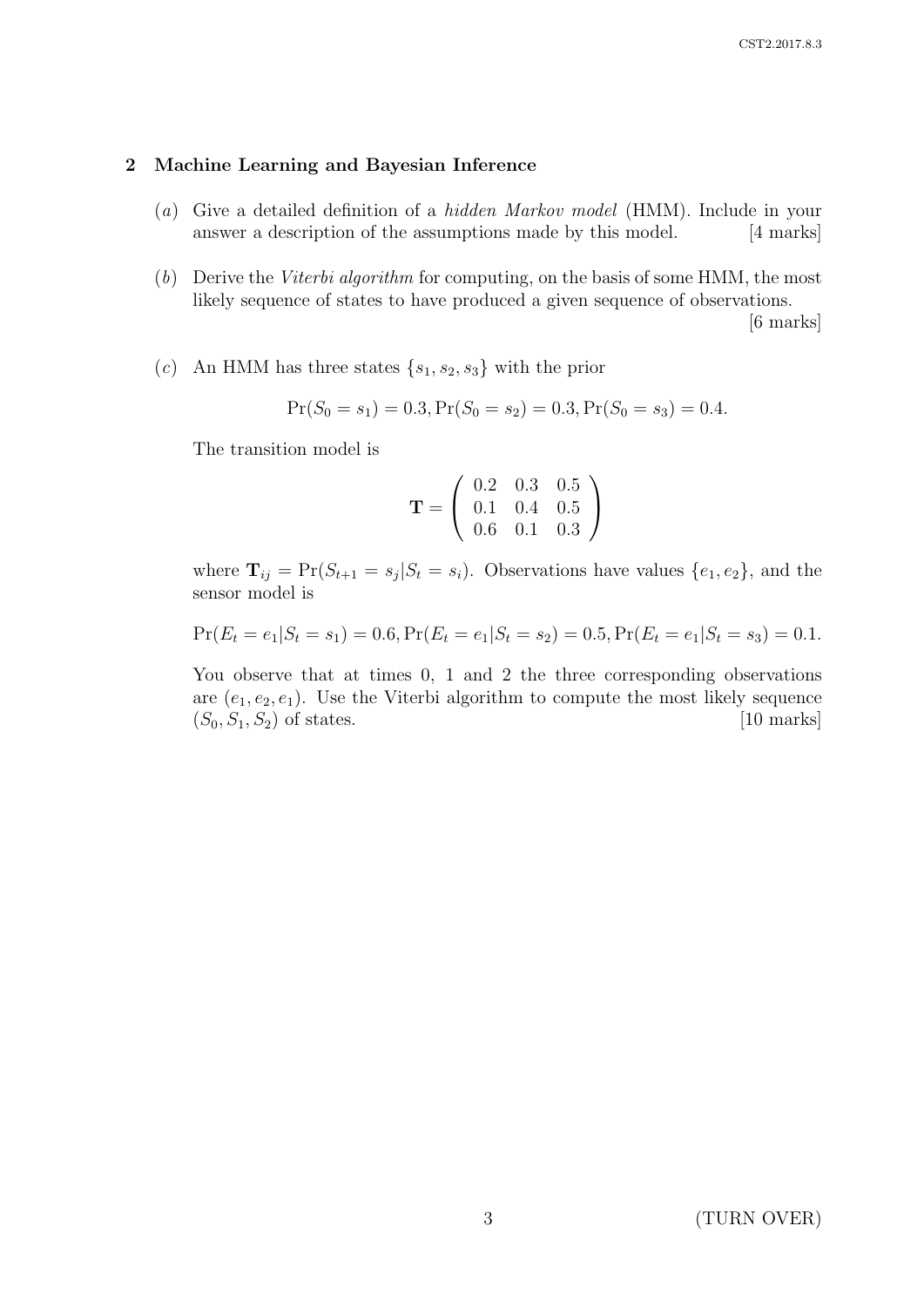# 3 Comparative Architectures

- (a) What features of a bus does a snoopy cache coherence protocol depend on? [5 marks]
- (b) It is now possible to integrate general-purpose processor cores and a GPU on a single die and for them to share the same address space. Why might supporting hardware coherence between multiple general-purpose cores and a GPU be problematic? [5 marks]
- (c) Consider a chip multiprocessor constructed from identical building blocks or tiles. Each tile contains a processor and private L1 caches, an on-chip network router and a slice (or fraction) of the shared L2 cache. Addresses are interleaved across these L2 slices at the granularity of cache lines. Coherence is maintained in the shared L2 by adding directory bits to each L2 line to track sharers (i.e. those L1 caches that hold a copy of the same block).
	- $(i)$  What would be the advantages and disadvantages of adopting private L2 caches rather than a single shared L2 cache? [5 marks]
	- $(ii)$  It is suggested that the performance of the shared cache could be improved by also keeping copies of evicted L1 cache lines in the tile's local L2 slice. Copies are made when L1 cache lines are evicted because of conflict or capacity misses. What extra actions are now required on a L1 cache miss and when a tile receives an invalidation request? [5 marks]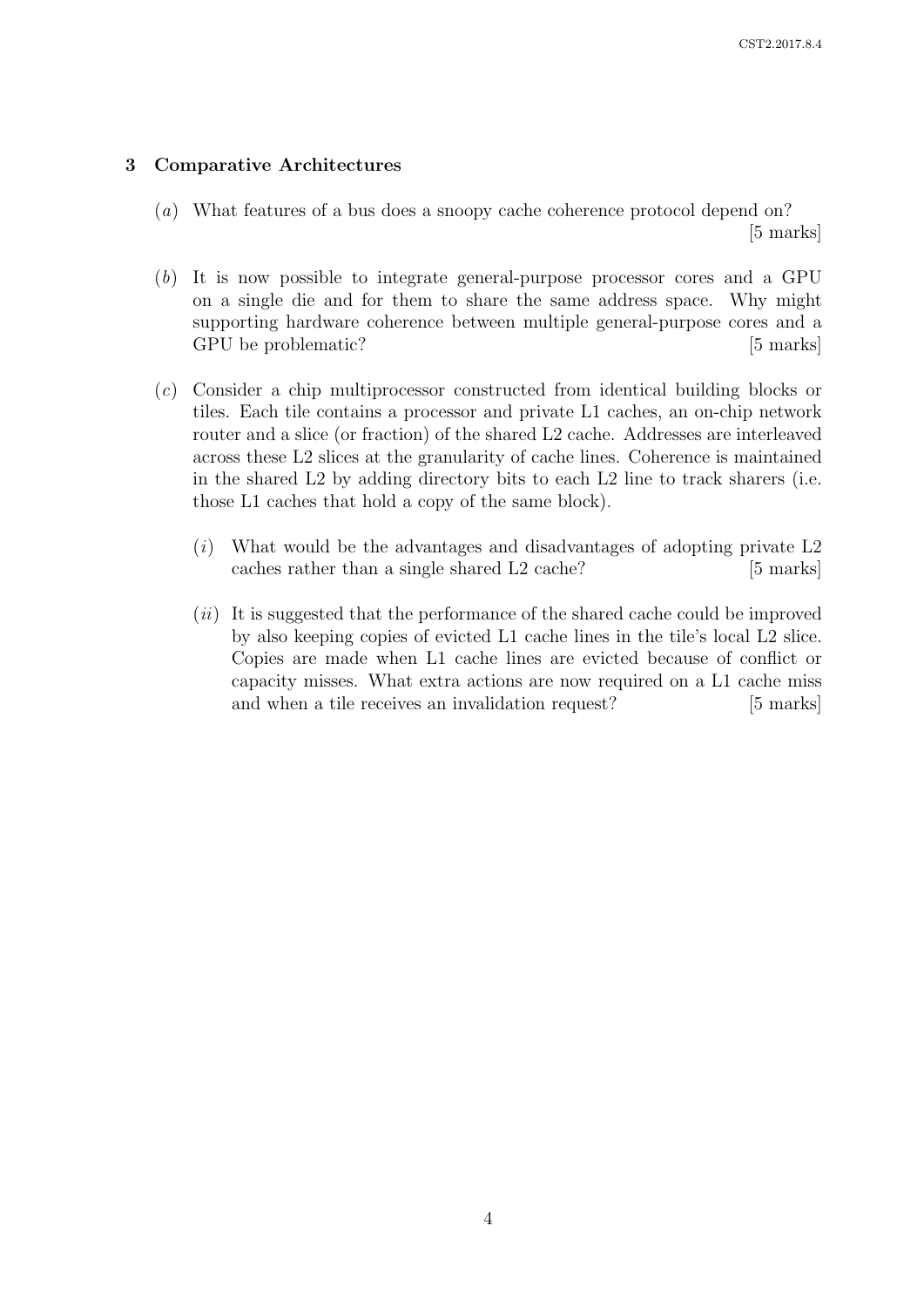# 4 Computer Systems Modelling

A system is to be built that can serve customers at a rate  $\mu$ . Three different configurations,  $A$ ,  $B$ , and  $C$ , are to be considered:

A has two servers each serving at a rate  $\mu/2$ , each with its own queue,

B has two servers each serving at a rate  $\mu/2$ , but with a shared queue,

C has one server serving at a rate  $\mu$  and has a single queue,

Customers arrive into the system at a rate  $\lambda$ . In the case of configuration A, customers join the shortest queue and cannot change queues subsequently. If the queues are the same length, the choice is random with equal probability. The arrival process is Poisson and service times are exponentially distributed.

- (a) Which two of these can be modelled as  $birth\text{-}death$  processes? [2 marks]
- (b) Draw state transition diagrams representing corresponding Markov processes for each option. Your diagrams need not go beyond four customers in the system. [4 marks]
- $(c)$  For each of the birth-death processes, derive the steady state probabilities, expected utilisation and average queue length. [10 marks]
- (d) Which of the birth-death configurations gives the shorter expected time in the system for a customer? Under what circumstances is this most pronounced? [3 marks]

(e) Consider the configuration that is not a birth-death process. What small change could be made that would make it easier to analyse? [1 mark]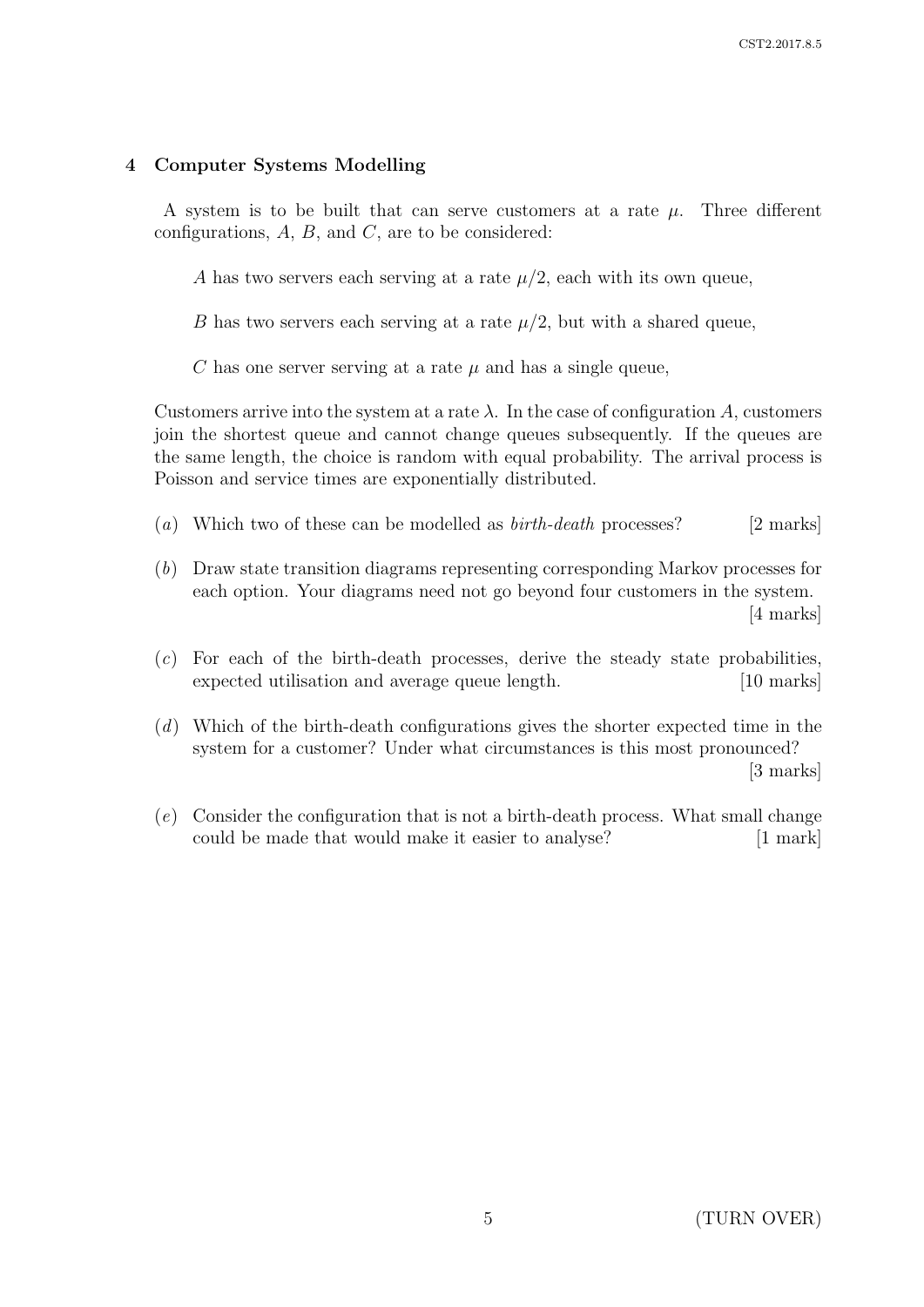# 5 Computer Vision

(a) Discuss the problem of figure-ground segmentation for the natural image below, and evaluate the prospects that a data-driven ("bottom-up") edge detection algorithm can correctly find the outline of the fox in the lower left. (See extract.) Explain how global, Gestalt information about the entire scene can help bring high-level knowledge and low-level data together, and consider the relevance of the massive feedback projection from the brain's visual cortex back down to the thalamus where it meets afferent retinal data. [5 marks]



- (b) Define two-dimensional convolution and list some of its uses in computer vision. Derive an estimate for the size  $(N \times N)$  of a convolution kernel to be used on a  $(512 \times 512)$  image, at which it becomes more efficient to perform the convolution using a Fast Fourier Transform algorithm rather than explicitly computing the 2D convolution integral. [5 marks]
- $(c)$  Explain what is meant by the phrase "to estimate a homography". Discuss how this can be achieved, and for what purposes it is useful. [5 marks]
- (d) For two-state decision problems, define and draw a receiver operating characteristic (ROC) curve. Explain why the total area under an ROC curve is a metric for the discriminability in a "same versus different" classification problem. Does the area-under-ROC metric depend on a specific choice for decision threshold? [5 marks]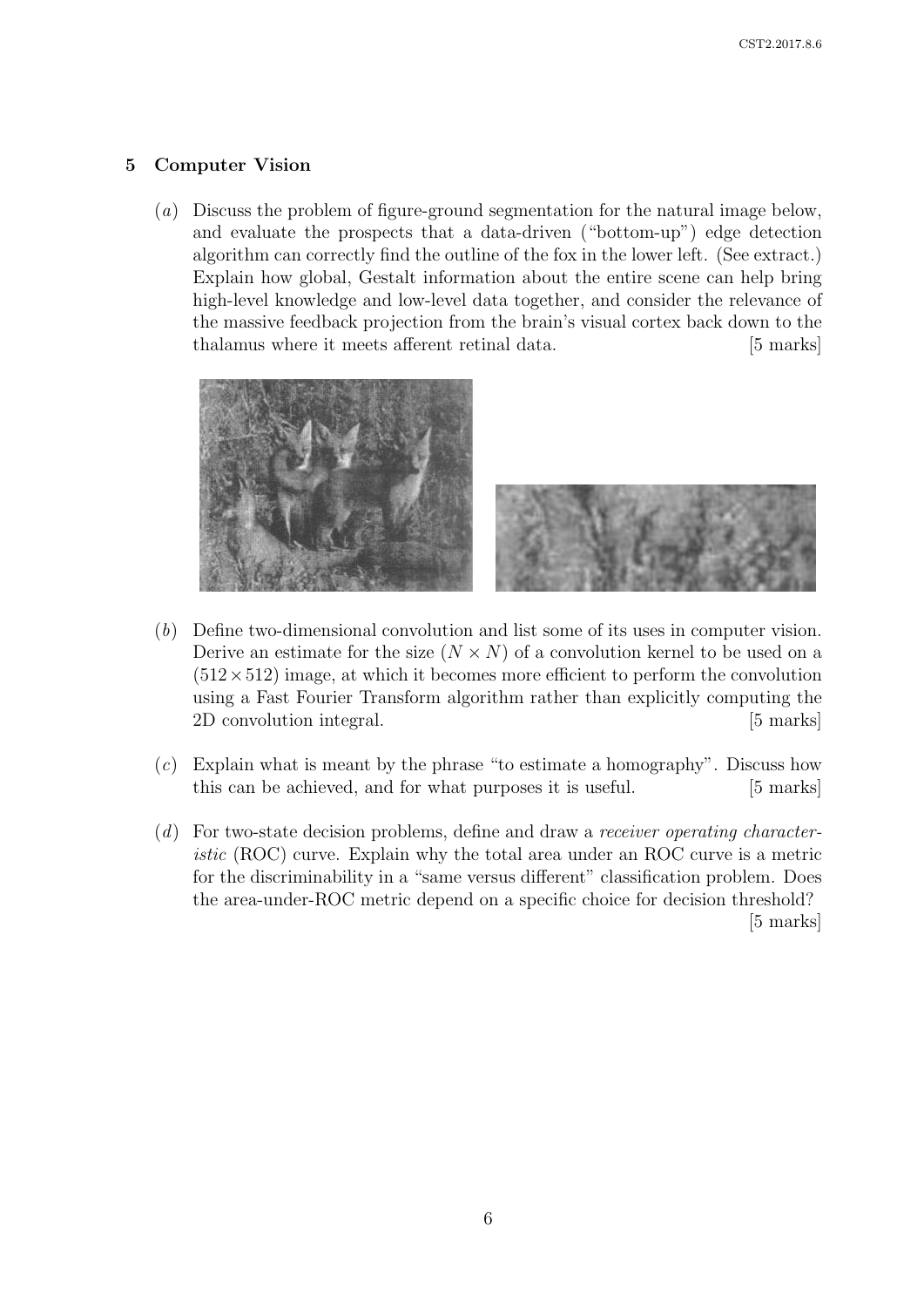### 6 Digital Signal Processing

A zoologist wants to record the echo-location sounds emitted by a bat. The species of bat to be recorded emits only sounds in the frequency range 40 kHz to 80 kHz and the microphone used includes an analog filter with that passband.

- (a) Explain for each of the following sampling techniques how it can be used to convert a continuous ultrasonic microphone signal  $x(t)$  into a discrete-time sequence  $\{x_n\}$  and state for each technique the lowest sampling frequency  $f_s$ that enables the exact reconstruction of  $x(t)$  from  $\{x_n\}$ :
	- $(i)$  Passband sampling [3 marks]
	- $(ii)$  IQ downconversion [5 marks]
- (b) Using a 32-bit floating-point data type, how many bytes per second are required to store each of the two resulting discrete sequences from part  $(a)$ ? [2 marks]
- (c) Compare your answers to part (b) with the memory required for storing  $x(t)$ sampled at the Nyquist rate of 160 kHz and explain the difference in terms of redundancy in the acquired spectrum. [2 marks]
- (d) If the sampling techniques from part (a) are applied to a test signal  $x(t) =$  $\cos(2\pi ft)$  with  $f = 45$  kHz, what does the discrete-time Fourier transform of the resulting discrete sequence  $\{x_n\}$  look like (over the normalized frequency range  $-\pi < \dot{\omega} < \pi$ ) for each technique? [4 marks] range  $-\pi < \dot{\omega} < \pi$ ) for each technique?
- $(e)$  For both sampling techniques described in part  $(a)$ , briefly outline the steps needed to reconstruct the original continuous waveform from the discrete sequence. [4 marks]

### 7 E-Commerce

| (a) Describe five E-Commerce business models. | $[5 \text{ marks}]$ |
|-----------------------------------------------|---------------------|
|                                               |                     |

- (b) Describe five things that need to be taken into consideration when internationalising a product or service. [5] marks]
- (c) Describe five requirements of the Electronic Commerce Regulations 2002.

[5 marks]

(d) How will Brexit affect the requirements in part  $(c)$ ? [5 marks]

7 (TURN OVER)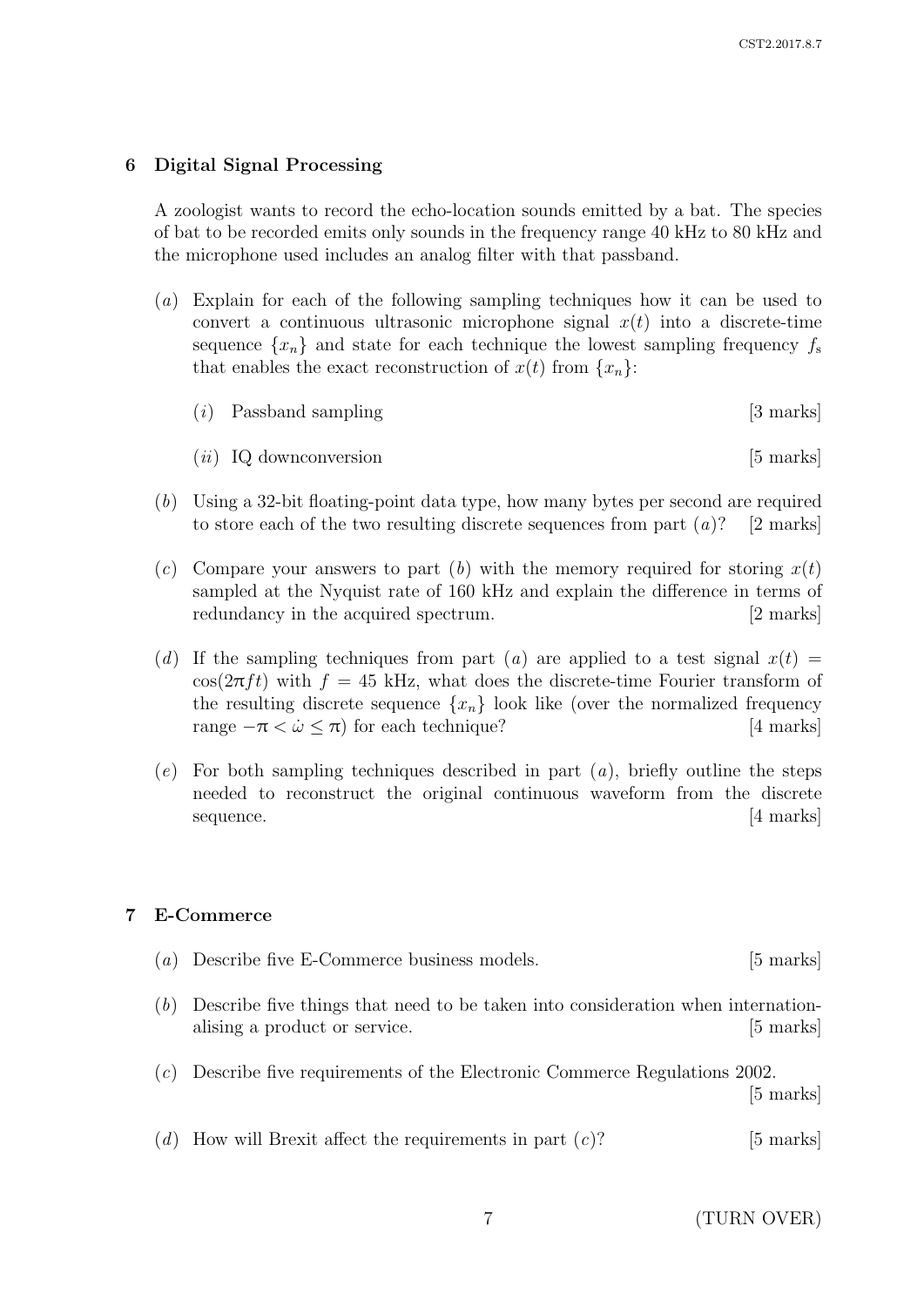# 8 Information Retrieval

(a) (i) Given the query "indiana jones film" and the following term-frequencies for the two documents  $doc_1$  and  $doc_2$ :

|       |  | indiana   jones   archaeologist   grail   film   crusade |  |  |
|-------|--|----------------------------------------------------------|--|--|
| d.oc1 |  |                                                          |  |  |
|       |  |                                                          |  |  |

calculate the unsmoothed query-likelihoods for both documents.

[2 marks]

- $(ii)$  Describe two ways in which smoothing affects the retrieval of these documents. [2 marks]
- (*iii*) Is smoothing more important for long or short queries? Justify your answer. [2 marks]
- $(b)$  (i) PageRank calculates a measure of *importance* for webpages. Give one high-level interpretation of this measure. [3 marks]
	- $(ii)$  PageRank can be modelled as a Markov chain. What practical considerations must be addressed to ensure that the Markov chain has a stationary distribution? [3 marks]
	- $(iii)$  Give the Markov transition matrix for the following graph assuming a teleportation probability of  $\alpha = 0.5$ . Discuss the suitability of this level (i.e.  $\alpha = 0.5$ ) of teleportation for this graph. [5 marks]



(*iv*) Given the transition matrix from part  $(b)(iii)$ , describe in detail how you would calculate the PageRank of each page. [3 marks]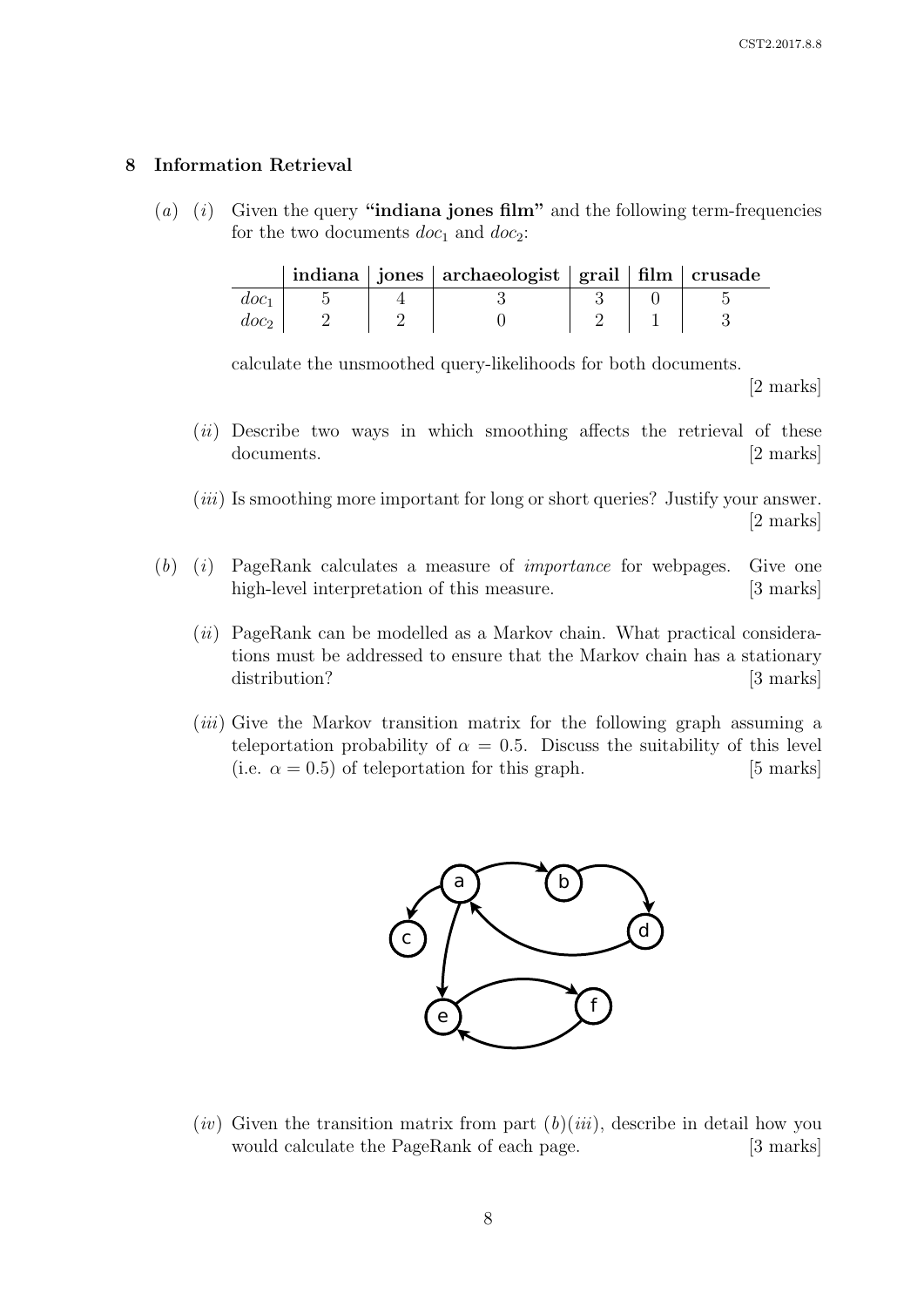# 9 Principles of Communications

- (a) How might the small world graph properties of the Internet topology impact the design of multicast routing? [10 marks]
- (b) The Border Gateway Protocol (BGP) provides policy control over paths taken between autonomous systems (AS). Outline the decision process at the heart of the scheme. Give illustrative examples. [10 marks]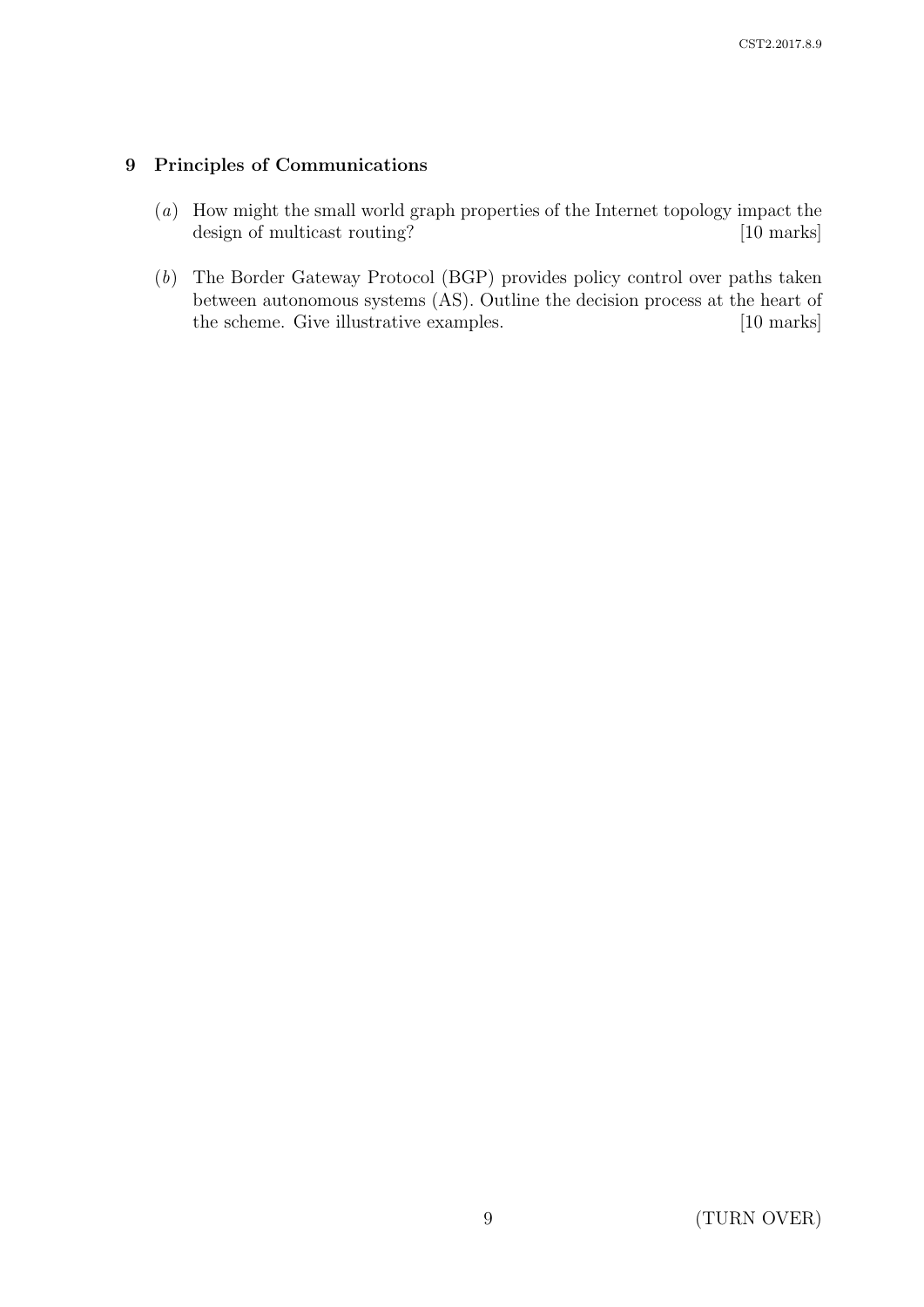#### 10 Quantum Computing

Recall that the four states of the Bell basis are:

$$
\begin{array}{ll}\n\beta_{00} = \frac{1}{\sqrt{2}}(|00\rangle + |11\rangle) & \beta_{01} = \frac{1}{\sqrt{2}}(|01\rangle + |10\rangle) \\
\beta_{10} = \frac{1}{\sqrt{2}}(|00\rangle - |11\rangle) & \beta_{11} = \frac{1}{\sqrt{2}}(|01\rangle - |10\rangle)\n\end{array}
$$

- (a) Give, in matrix form, a unitary operator  $B$  such that for any computational basis state  $|ij\rangle(i, j \in \{0, 1\})$ , we have  $B|ij\rangle = |\beta_{ij}\rangle$ . [2 marks]
- (b) For the operator  $B$  defined in part  $(a)$ , give a description of the six states:  $B^2|00\rangle$ ,  $B^2|01\rangle$ ,  $B^3|01\rangle$ ,  $B^3|10\rangle$ ,  $B^4|11\rangle$ ,  $B^4$  $[6$  marks $]$
- (c) Consider a quantum finite automaton in a two letter alphabet  $\{a, b\}$ . The automaton has four states:  $|0\rangle, |1\rangle, |2\rangle, |3\rangle$ . The transitions on input a are given by the rule:

$$
M_a: |i\rangle \mapsto |(i+1) \bmod 4\rangle
$$

and the transition matrix for input b is given by the operator  $B$  from part  $(a)$ .

For each of the strings  $w$  below, give the probability that the automaton, when started in state  $|0\rangle$ , after reading w is measured to be in state  $|0\rangle$ .

 $(i)$  aaa

- $(ii) a<sup>8</sup>$
- $(iii) a<sup>3</sup>b<sup>4</sup>$
- (iv) ababab

[2 marks each]

 $(d)$  For the automaton defined in part  $(c)$ , give a complete description of all strings w such that when the automaton is started in state  $|0\rangle$  it reaches state  $|0\rangle$  with probability 1 after reading w. [4 marks] probability 1 after reading  $w$ .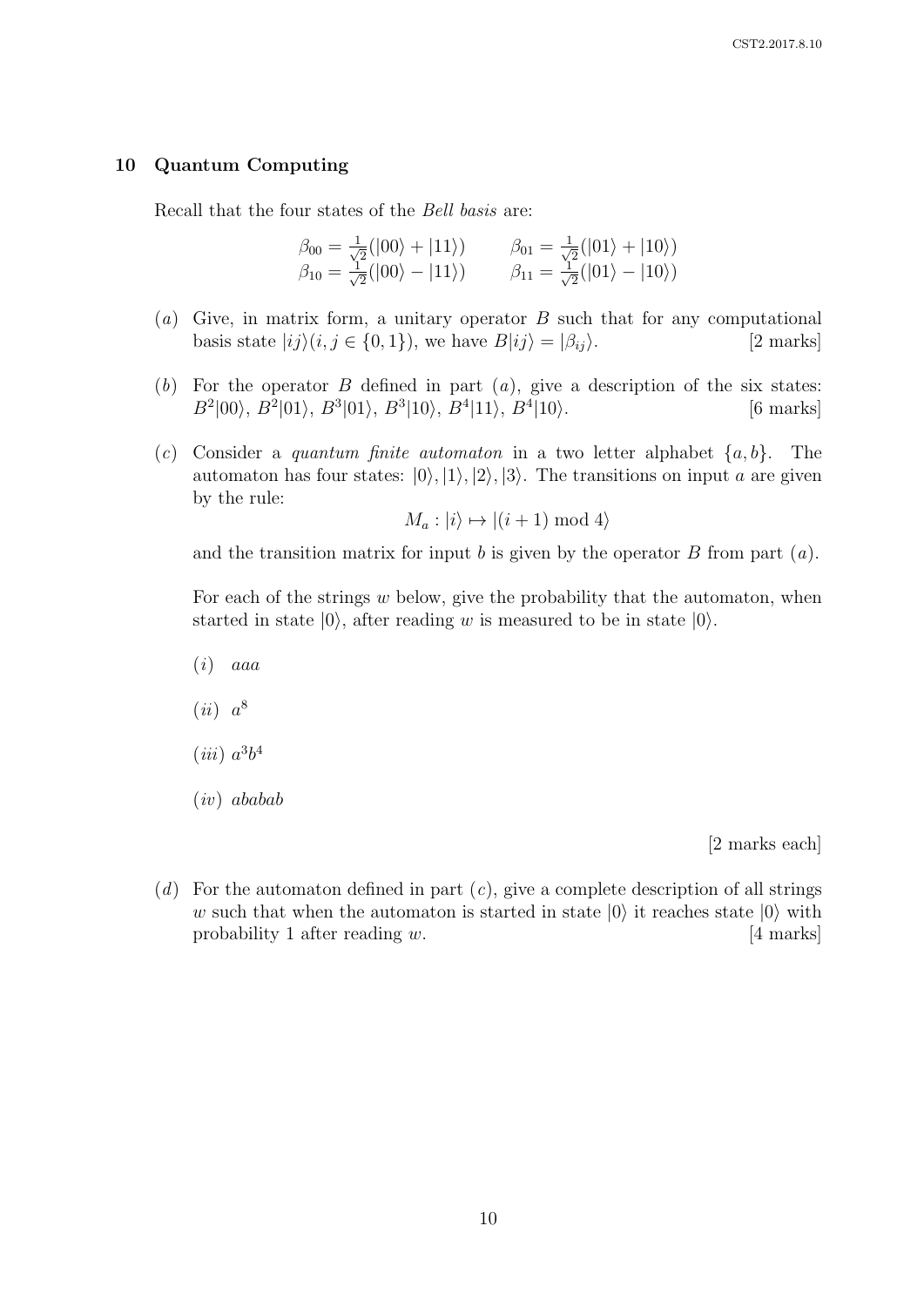### 11 Security II

- (a) An RSA encryption routine calculates the value  $m^e$  mod n using a square-andmultiply algorithm. During the execution of that algorithm, you can briefly hear a buzzing sound (through radio-frequency interference) on an AM radio receiver located near the computer. You record that sound, and discover that it is actually the following sequence of two different sounds  $A$  and  $B$ :  $BABABABABAB$ . What is the value of  $e$ ? [6 marks]
- (b) MHASH implements a hash function over file sequences  $F_0, F_1, \ldots, F_{n-1} \in$  $\{0,1\}^*$  with  $n > 0$ , using a collision-resistant hash function  $H: \{0,1\}^* \to \{0,1\}^b$ :



- (i) Show that MHASH is not collision resistant if n is not fixed, by constructing two different sequences of files that result in the same output  $h_1$ . [8 marks]
- $(ii)$  Suggest an improvement to MHASH to make it collision resistant.

[6 marks]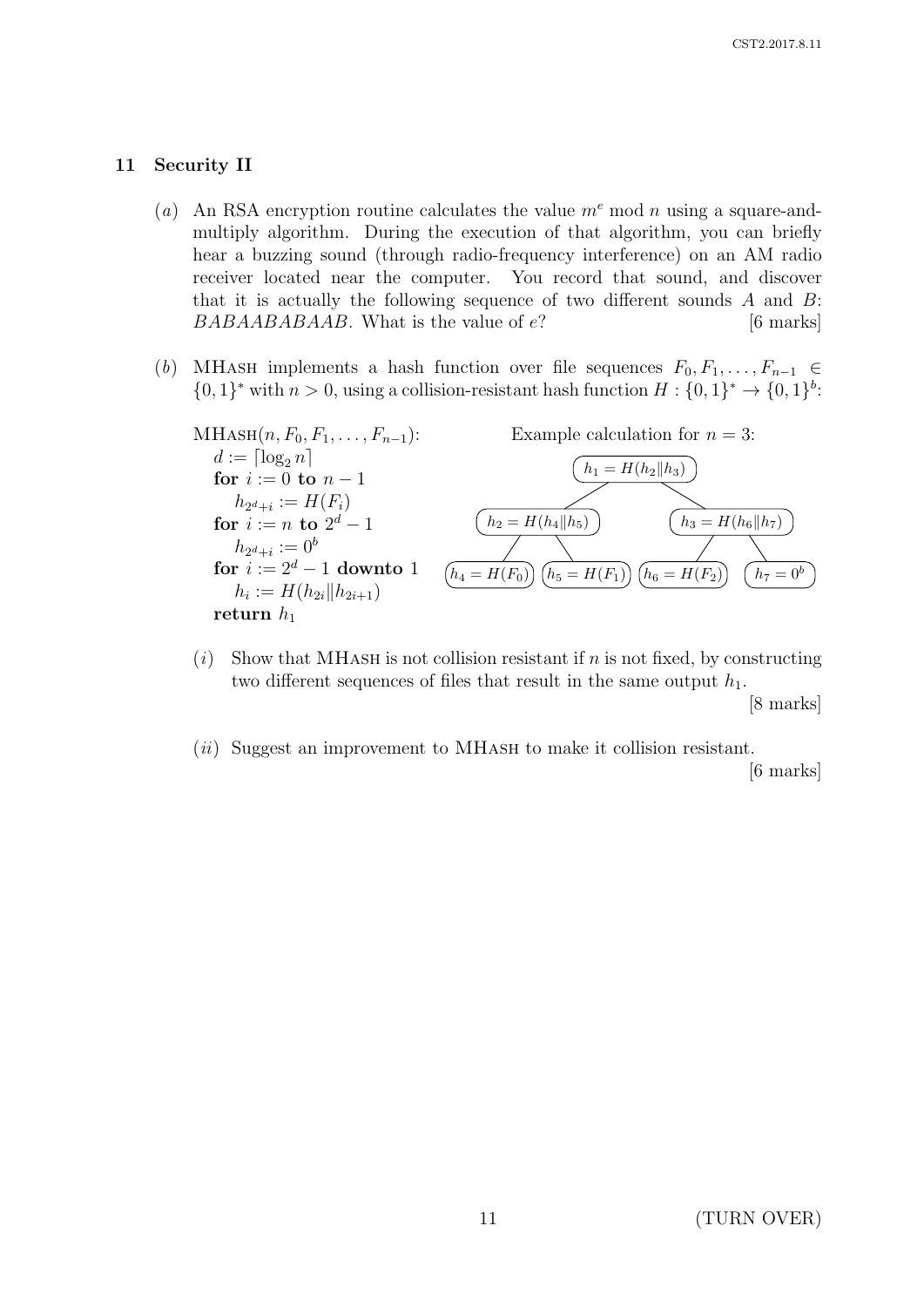# 12 System-on-Chip Design

A hardware FIFO is a type of memory component. It has two ports, one for reading and one for writing, and implements the first-in/first-out queuing discipline.

(a) Why is flow control important when using FIFOs and what net-level signals must a hardware FIFO accept and generate for proper handshaking?

[3 marks]

(b) Give a suitable signature of such a FIFO component in either a Register Transfer or Transactional Level Modelling language (RTL or TLM). Explain in detail how the handshaking works with your signature. Comment on how it would differ for the other signature.

Note: the signature of a component is its interface type, where method bodies or implementation logic are missing, such as (input [6:0] foo, output bar) in Verilog. [6 marks]

- $(c)$  In an embedded system, a FIFO is to be used for passing messages, in one direction, between a pair of processors that share no memory but which each have memory-mapped access to one of the FIFO's ports. An interrupt-driven device driver would offer no advantage in the target application. Using assembler, C or pseudocode, give either the read or write methods of a polling device driver and explain how the other would differ. [5 marks]
- (d) An alternative approach for passing data between the pair of processors is to use shared memory. You are asked to predict the performance and energy use of the two designs in advance of making the hardware. Discuss the role a TLM model might have and whether there is a better alternative model or technique. [6 marks]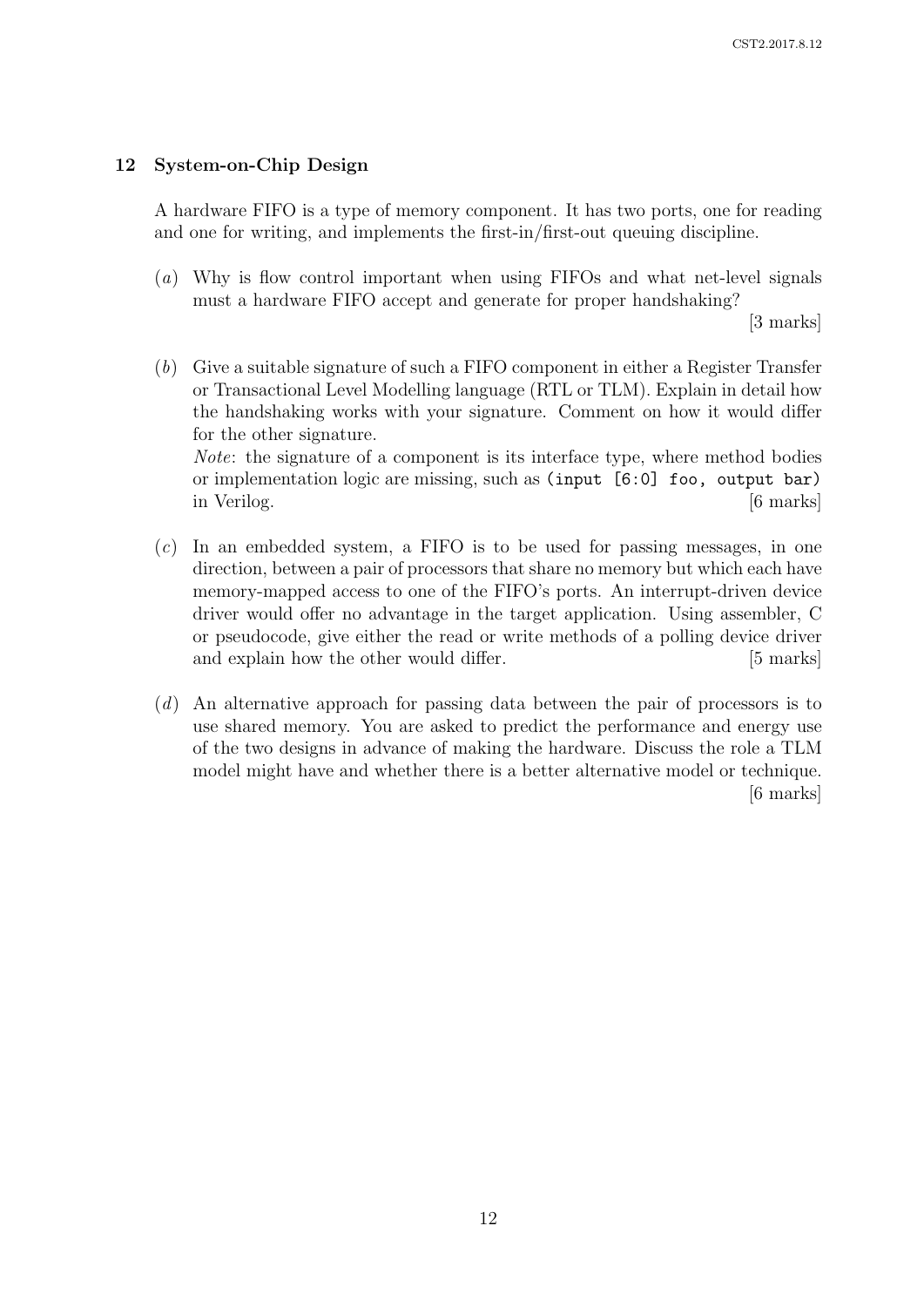# 13 Topical Issues

A key challenge for autonomous vehicles is the classification of nearby objects, particularly in urban environments. For example, understanding whether an object is a static litter bin or a child about to cross the road should alter a vehicle's behaviour.

- (a) As a first step many autonomous vehicles form a point cloud representing their local environment. Explain how this is done using lidar sensors. Your explanation should cover the pulsed and continuous-wave variants and the resolution of range ambiguities. [6 marks]
- (b) One approach to classifying objects is for the vehicle to match against a detailed world model containing the positions of all street furniture. Discuss the advantages and disadvantages of this approach and describe how such a large model could be built. [8 marks]
- (c) An alternative IoT-based approach has all street furniture tagged using Bluetooth Low Energy beacons. Suggest how a vehicle could reliably associate beacon broadcasts with point-cloud objects. How could your solution be improved if a cluster of nearby vehicles were able to communicate? [6 marks]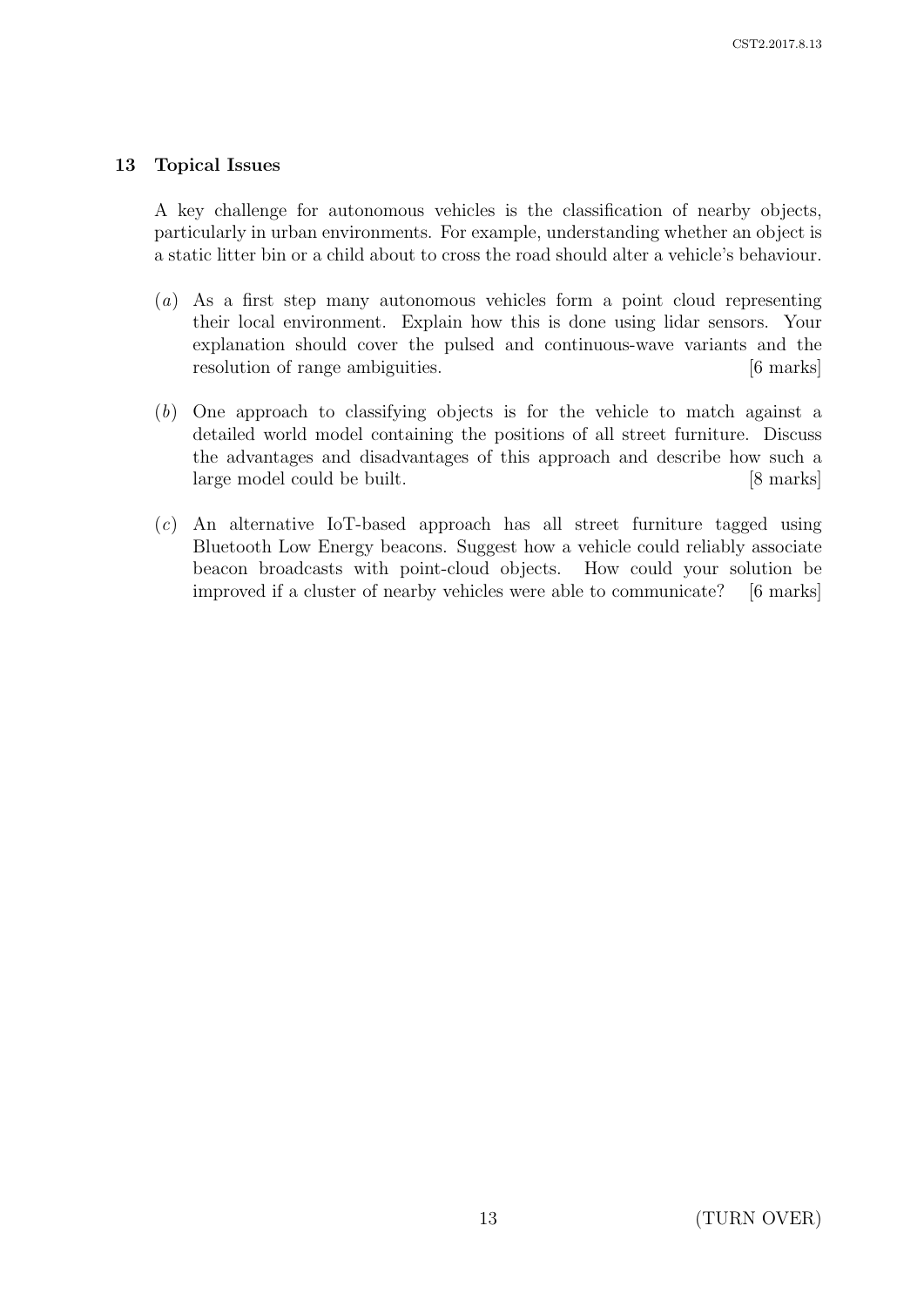#### 14 Topics in Concurrency

Recall that basic Petri nets can be considered to be general Petri nets where all multiplicities (including the capacity of conditions) are less than or equal to 1, so the initial marking and pre- and post-conditions form sets.

(a) Give the token game for basic Petri nets, specifiying when  $\mathcal{M} \stackrel{e}{\longrightarrow} \mathcal{M}'$ .

[3 marks]

- (b) Draw basic Petri nets to illustrate the concepts of forwards conflict, backwards conflict and independence (also called concurrency). [4 marks]
- (c) Draw a basic Petri net for which the token game gives the following transition system:



The initial marking should be  $\mathcal{M}_0$  and your answer should have four events, <br>*a, b, c* and *d*. [5 marks]  $a, b, c$  and  $d$ .

 $(d)$  Show how conditions can be added to an arbitrary basic net to create a safe net with the same behaviour.

Your answer should describe what a safe net is, give the construction generally and prove briefly why the net obtained is safe.

Hint: systematically add conditions that represent the vacancy of conditions in the original net. [8 marks]